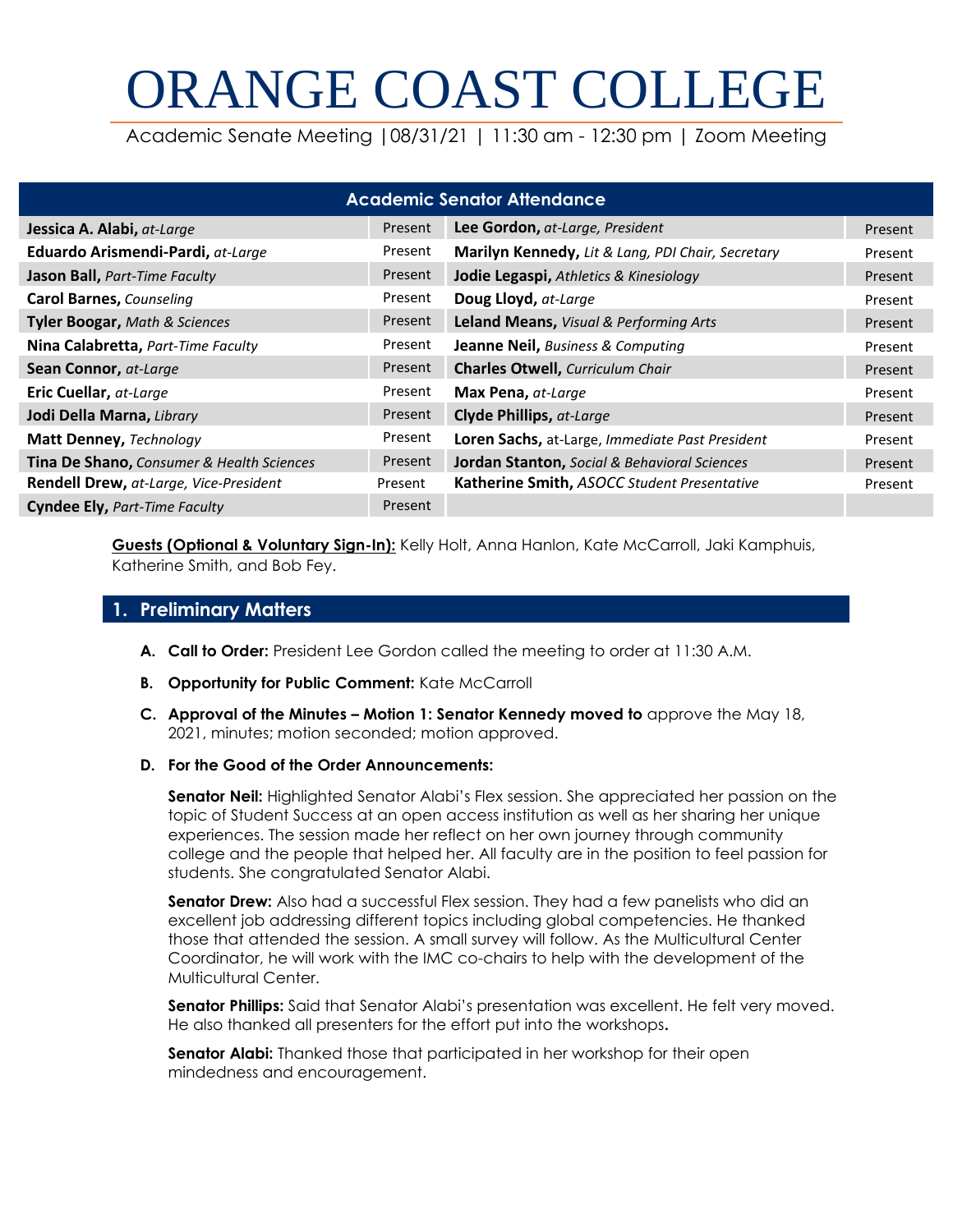#### **2. Consent Agenda**

No items.

#### **3. Officer, Senator, & Committee Reports**

#### **A. President's Report – Lee Gordon:**

**Senate Leadership:** President Lee Gordon introduced the Academic Senate leadership team: Vice President Rendell Drew, Secretary Marilyn Kennedy, Curriculum Committee Chair: Charles Otwell, with their staff support staff person, Beatriz Rodriguez Vaca – [occacademicsenate@occ.cccd.edu](mailto:occacademicsenate@occ.cccd.edu). President Gordon thanked and acknowledged Senator Lloyd for his service as Parliamentarian; he will remain in the Senate as a senator at-large. There is currently a vacancy for the parliamentarian position. An election to fill it will be on Tuesday, September 14.

**Academic Senate Retreat:** The Academic Senate Retreat held on Friday, August 6, 2021, at the Waterfront Campus, was facilitated by former ASCCC President David Morse. He covered priorities for the 2021-2022 academic year and ideas for shared governance. He encouraged the Senate to be action- and outcome-oriented. At the retreat each senator was asked to identify at least one item or issue to prioritize this year:

- o Academic Excellence
- o Administration: work closely
- o Area F
- o The Brown Act and Robert's Rules
- o CFE Collaboration with co-issues
- o Covid-19 issues, Spring 2022 planning and resocialization
- o Diversity, Equity, and Inclusion
- o Faculty Handbook Update
- o Guided Pathways: new framework and statewide connections
- o Hiring full-time faculty
- o Hiring management
- o Inter-disciplinary collaboration
- o International students and preparedness for English composition courses
- o Master Plan: ensure learning
- o Meeting Decorum: Civility, collegiality, speaker time limitations that are consistently and evenly enforced
- o Mental Health Issues: students
- o New Faculty: onboarding
- o Part-timers and issues
- "Print Services" / Reprographics problems, removal of copiers, no consultation with faculty or Senate
- o Resolutions and cataloguing
- o Scheduling: student-centered
- o Student loss: Stop loss
- Senators-at-Large: communications with constituents—create emails lists

**The Institutional Effectiveness Committee** has a vacant position for a faculty representative. They meet the second and fourth Mondays of the month, 1:30-3 pm. If interested, email the Senate at [occacademicsenate@occ.cccd.edu](mailto:occacademicsenate@occ.cccd.edu)

**Prioritizations:** President Gordon identified the following topics to prioritize this academic year: Diversity, Equity, and Inclusion Initiatives, COVID and the budget, and Updating Full-Time Faculty Hiring Prioritization. There is currently very little hiring being done by the District, although the State of California approved \$100 million in funding for new faculty.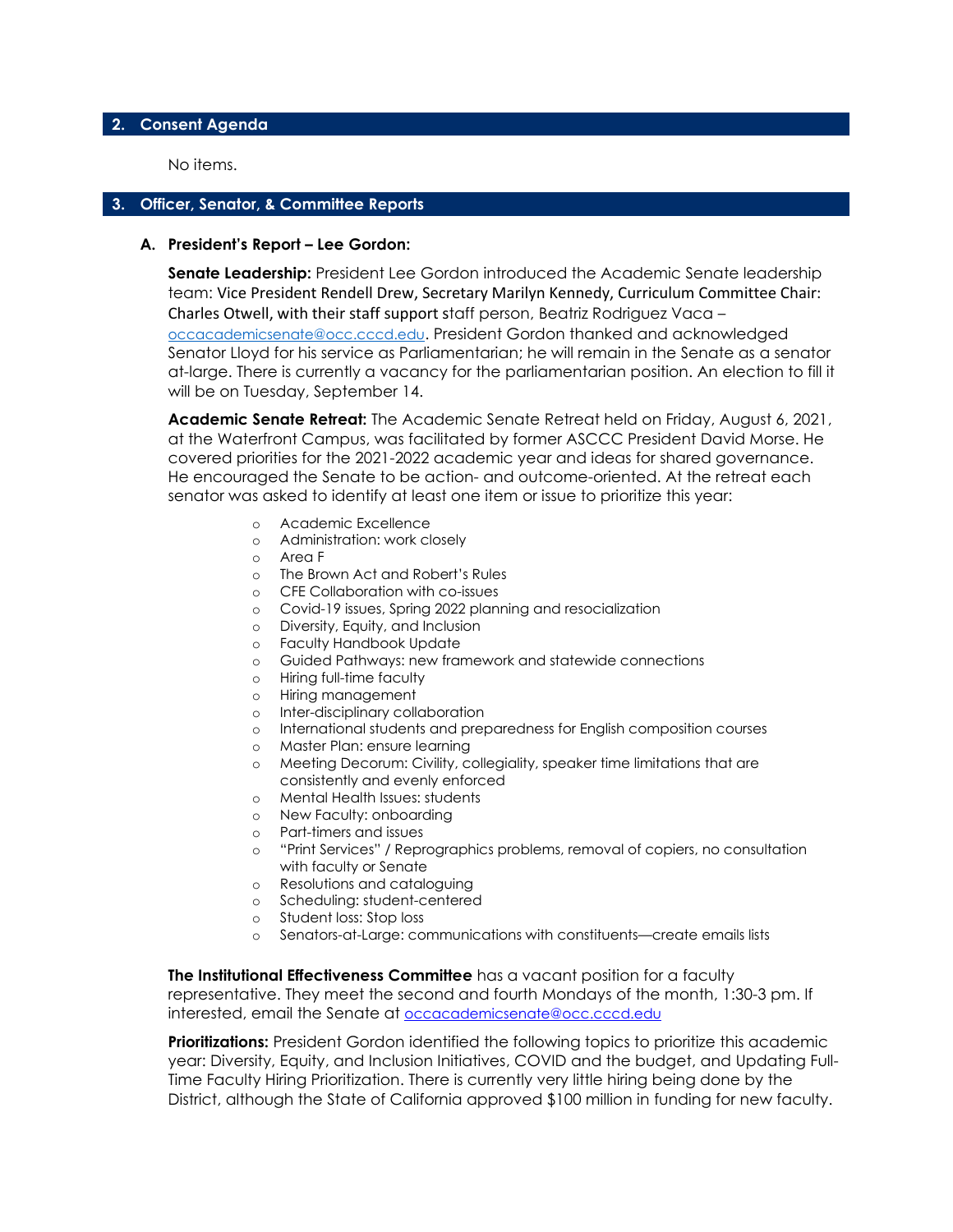CCCD anticipates 29 new hires; OCC should get about 15 of those seats. The sister colleges are going to press for a higher proportion; the Senate may need a resolution on the number of faculty to request. **Senator Alabi** stated that as Chair of Ethnic Studies, she would like to have Area F on the agenda, if possible, for the rest of the semester.

**Projects:** The projects to work on this academic year are these: Updating the Faculty Handbook to better reflect faculty needs and perspectives, learning more about shared governance across campus, and increasing enrollment. The Senate would like to have a discussion with management to find ways that the rest of the college can be in better knowledgeable about Shared Governance. The Senate needs to think about how to increase enrollment. In four years, OCC is slated to suddenly lose more than 10% of its revenues. This is the Fiscal Cliff. Now is the time to prepare by having a four-year plan to ramp up non-State-of-California revenues and local enrollment.

- **B. Vice President's Report – Rendell Drew** stated that there are a few communications coming out of the District about the safe return to campus. Faculty who choose to be back will be examples for the rest of the campus. They need to be mindful of others and abide by the District guidelines.
- **C. Guided Pathways/Statewide – GP Onboarding Coordinator Alabi** reported that the Guided Pathways team has been steadily working on a plan and proposal to increase enrollment and onboarding, so the Senate will hear proposals about implementation. Onboarding requests that divisions focus on specific interests from onboarding such as dual enrollment, outreach, adult education, and noncredit, etc. The Flex workshop focused on being an open access institution. In the social behavioral sciences during onboarding, they get students who are not ready for classes sand they determine how to get them in support programs and do intervention early. Please urge the divisions to navigate Starfish. Senators should be prepared for discussions about Guided Pathways and helping them make decisions and integrate those into the shared governance conversations.
- **D. CFE Union Bargaining Unit Report – CFE President Rob Schneiderman** reported that he will be participating in the discussions that have been mentioned such as enrollment, the budget, and the other items that overlap with the Senate and the Union.
- **E. Budget Update – Senator Ely** reported that the two biggest things at the Board of Trustees Audit and Budget Committee meeting last week were that (1) the majority of the funding that is coming through is one-time dollars and (2) while hold-harmless has been extended, the fiscal cliff is getting higher. There will be more information to come after the OCC Budget Committee and DCC meetings. **Senator Neil** stated that she contacted Rachel Kubik who is the lead for Administrative Services in Dr. Rich Pagel's absence. All indicates that there will be an interim VPA by the end of the month. Rachel Kubik said that in the budget there was a sizable allocation for state funded equipment of \$1.5 million, scheduled maintenance of \$4.5 million, and some funding for full-time faculty hiring. She indicated that the college still has a structural imbalance, and it is subject to a deficit factor. The college was able to capture some of the HEERF to help offset some of the lost revenue. There will be more information after the first budget meeting next week.
- **F. Transparency Committee Report – Transparency Committee Chair Clyde Phillips** provided a short report. The Transparency Committee is examining an issue carefully and they are still in the middle of that process; they will provide more information in the weeks to come.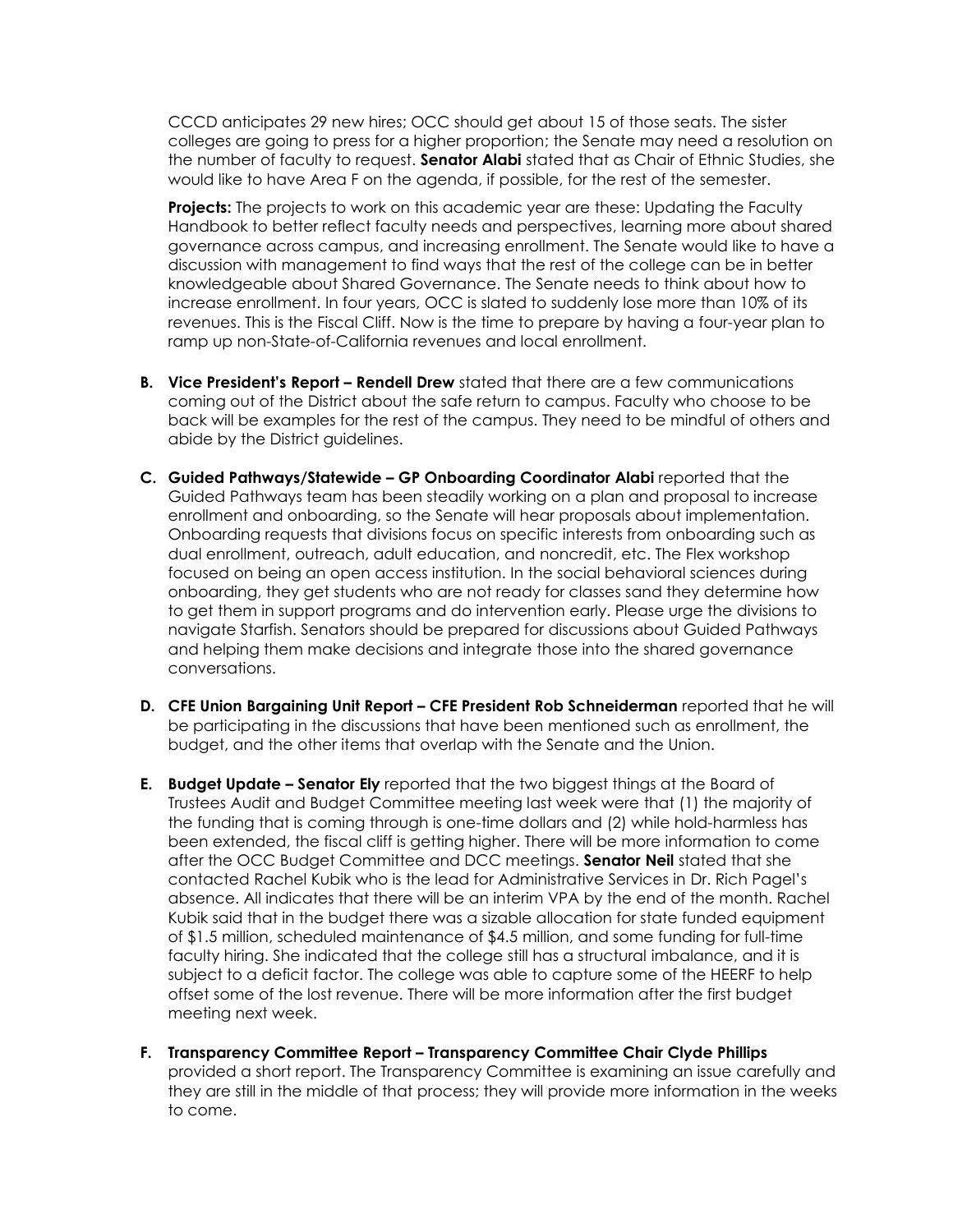**G. Introductions: Student Senate President – Katherine Smith** Introduced herself as the new Student Senate President for Fall 2021 and Spring 2022. They are electing someone on Friday who will represent the Student Senate at Academic Senate meetings. **New Part-Time Senator Nina Calabretta** introduced herself. She started working at OCC as a writing tutor in 2019, then an adjunct English instructor in Spring 2021. She is happy to be at the Senate.

#### **4. New Business**

**Motion 2: Senator Kennedy** moved to remove agendized items 4A: Senator and Senate Member Introductions, and Item 4B: Senate Parliamentarian Vacancy under New Business from the agenda this week; motion seconded; motion approved unanimously.

**A. Copier Access and Reprographics – President Gordon** reported that the administration is citing environmental and budgetary goals for the removal of the copiers and the nonrenewal of the leases for them in the Clark Reprographics Center (CRC). It was trying to shift faculty away from using the CRC (now Print Services) and move to using online or division office copiers. The Academic Senate President and Vice President both informed management that the idea of using the division copiers instead of the CRC might sound like an interesting idea if they have not spent a lot of time in a division office but certainly as a practical matter that is probably not going to be a solution. A second concern raised by faculty was that the leases that had expired on photocopiers allowing for repairs or new copiers were not part of the administration's plan. The Senate President and Vice President are in discussions with the administration and one development is that everybody should have gotten an email that they are going to be using a coding system. The administration raised concerns that people were coming from other colleges to Orange Coast College and using the Clark Reprographics Center when they should not be. There will be a pin code system now where each division will be tracked. They are still waiting from the administration for confirmation on the issue of the physical copiers.

**CFE President Rob Schneiderman** stated that he would like more information and discussion on the copiers issue because it might be part of working conditions. The Copy Center was not open the weekend before school starts. This disproportionally impacts part-timers who do not have enough time to submit online and do not have the hours to pick up when it is open.

**Senator Kennedy** said she had worked at another college as a part-timer where there were copiers in each division building [not in an office] where one could access via a code rather than a center. That was fine unless the copiers needed service, ink, or paper and there was no one to assist. Another concern is that all of this change to reprographics and access to copiers affects teaching and the classrooms and there was no faculty consultation.

**Vice President Drew** stated that this issue is still being discussed with administration. However, the code system is only a partial solution. That is not going to work for everyone because this is completely digital and not all faculty are prepared.

**B. Diversity, Equity and Inclusion (DEI) Initiatives - Vice President Drew** stated that he serves on the President's Task Force for Equity and Inclusion and that they have very productive meetings. This is one of the first times that a college president has taken DEI issues seriously and sought feedback from the various constituencies on campus for input that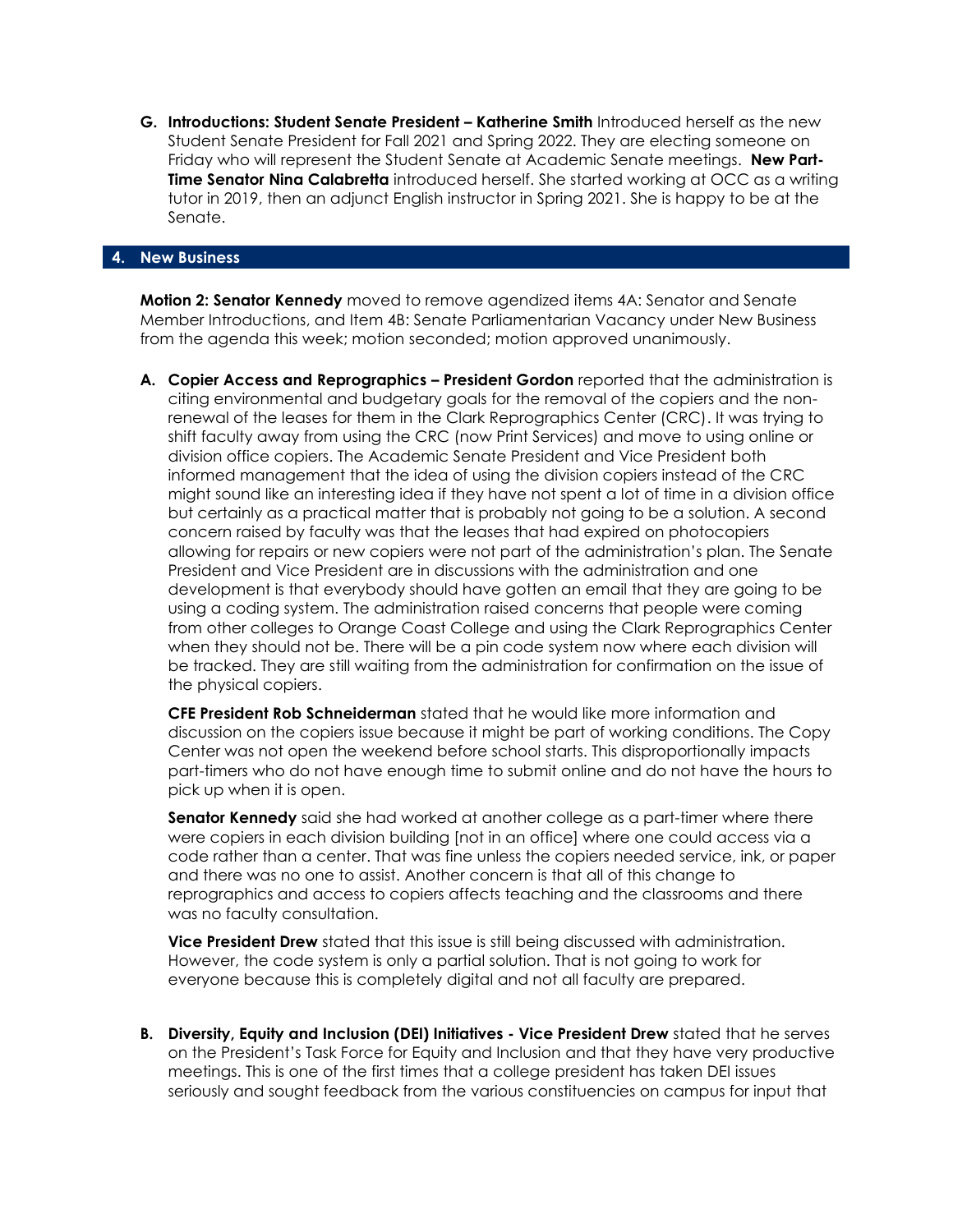goes into the updated Educational Master Plan. Although this is coming from the top it should go through all departments with everyone having a say in it.

**Senator Alabi** added that many issues on campus fall under the term *diversity:* scheduling, success, hiring, student loss, mental health of student, international students and success, meeting decorum, excellence, etc.

#### **C. Vaccines/Masks/Safety Measures –**

**President Lee Gordon** stated that he would like to hold a forum about the implementation of the mandate and its concerns in the near future. He asked the CFE President to provide a review of last Friday's flex union meeting:

**CFE President Schneiderman** stated that it is his understanding that the Board Resolution directed the Chancellor to create policies for vaccines and testing processes for all three campuses and the District. The goal is to have those processes outlined by October 1. Between now and the first they need to be communicating with management. There is a District Consultation Council on September 20, and they will provide input at that point and the Union is meeting with Human Resources between then and now, as well. Everyone has to wear a mask in buildings. The Chancellor came up with a process to deal with a student who is not wearing a mask in class or wearing one improperly. For any instructor on campus, there is the option that as long as students are six feet away, they can wear a face shield so students can see their face. If students say there is some sort of health condition preventing them from wearing a mask and getting a vaccine, it is not for the faculty to make a determination on that. The student needs to be referred to the Dean of Students Office. They will determine whether they need to make a health accommodation.

**Senator Pena** asked if faculty are required to wear a mask outdoors if they are vaccinated.

**CFE President Schneiderman:** It is his understanding that masks are not required outside if there is a six-foot distance.

**Senator Sachs** stated that he created a quiz and posted it on Canvas Commons to let students know about the policy. It is a way for students to know about the mandate before they come face to face and that they need to abide by it.

**Senator Phillips** asked how faculty should face the situation of mask implementation in the classroom as per explicit protocols.

**CFE President Schneiderman** reported that the email that came from the Chancellor did put this on the faculty to implement a four step process: (1) announce to the class what the masking policy is, (2) if someone is not wearing a mask to ask respectfully if they will wear the mask properly, (3) if they do not, take a short break and have a private conversation with the student, and (4) if the student still does not comply the very first time this happens, dismiss class and do an incident report that includes the student's name and a referral to student discipline. They will handle it from there. The student will not be allowed to come back to class for certain period of time based on what the Dean of Students determines.

#### **5. Adjournment of the Regular Meeting**

**President Gordon** adjourned the meeting at 12:30 p.m.